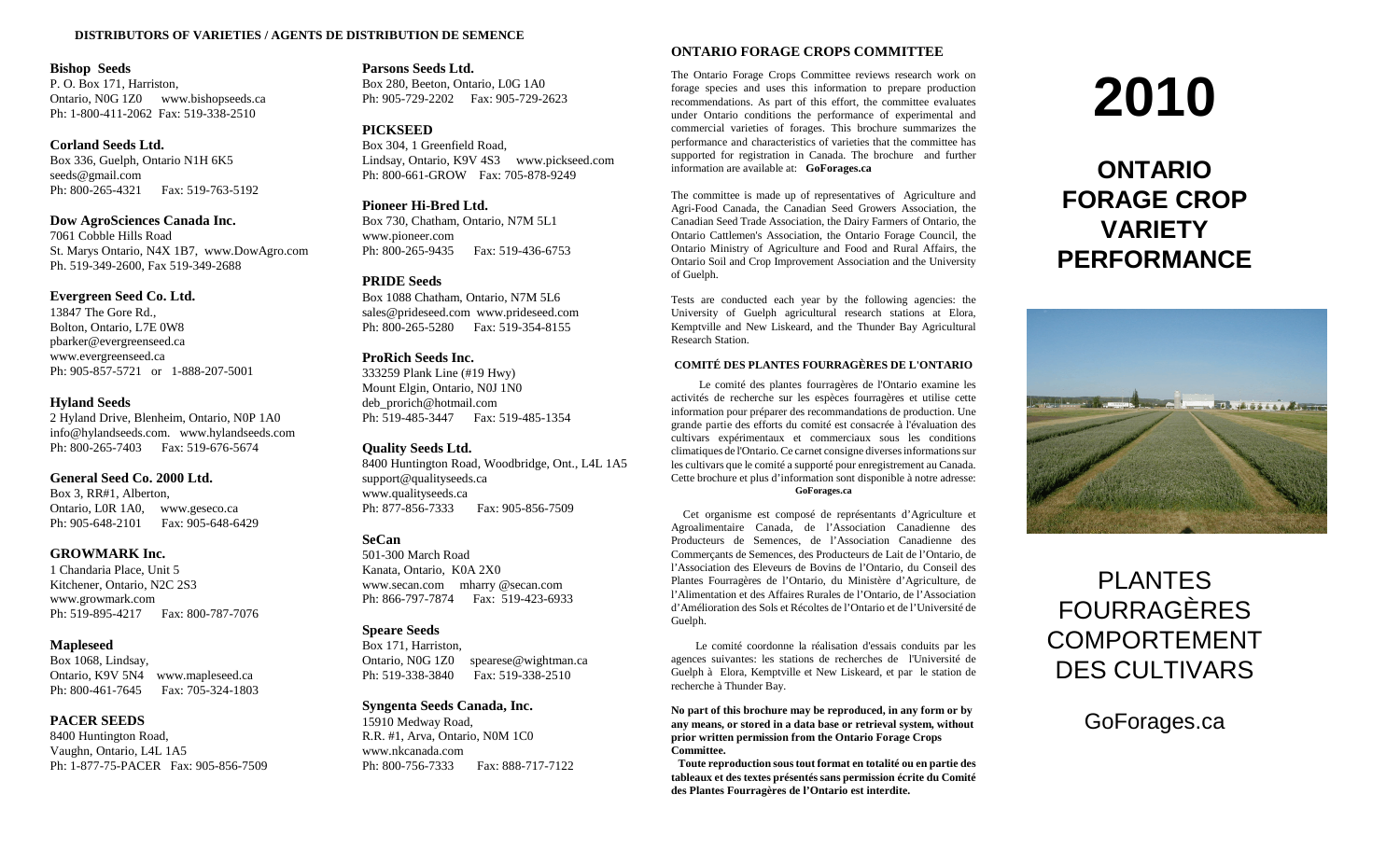| <b>ALFALFA / LUZERNE</b>            |                          |                                                                                      |                                    |                                                              |                           |                 |                            |                                    |                              |
|-------------------------------------|--------------------------|--------------------------------------------------------------------------------------|------------------------------------|--------------------------------------------------------------|---------------------------|-----------------|----------------------------|------------------------------------|------------------------------|
|                                     |                          | Composite Yield Index<br>% of mean/de la moyenne<br>Harvest Year<br>Année de récolte | 1,2<br>Indice de rendement composé | <b>Pest Reaction</b><br>Résistance aux maladies <sup>3</sup> |                           |                 |                            |                                    | Year<br>Supported<br>by OFCC |
| Cultivar                            | $\mathbf{1}$             | $2+$                                                                                 | $3 & 4^4$                          | <b>BW</b>                                                    | <b>VW</b>                 | PRR             | <b>PLH</b>                 | Distributor/Distributeur           |                              |
| <b>AC Brador</b>                    | 99                       | 102                                                                                  | 100                                | HR                                                           | <b>HR</b>                 | $\mathbb{R}$    | $\overline{S}$             | Parsons Seeds Ltd., Evergreen Seed | 2003                         |
| <b>AC Viva</b>                      | 101                      | 101                                                                                  | 102                                | <b>HR</b>                                                    | HR                        | <b>MR</b>       | ${\bf S}$                  | Mapleseed                          | 2000                         |
| Approved                            | 102                      | 103                                                                                  | 104                                | HR                                                           | $\mathbb{R}$              | HR              | ${\bf S}$                  | Corland Seeds Ltd.                 | 2004                         |
| Ascend                              | 104                      | 106                                                                                  | 109                                | <b>HR</b>                                                    | <b>HR</b>                 | HR              | ${\bf S}$                  | <b>Hyland Seeds</b>                | 2001                         |
| Concept                             | 102                      | 102                                                                                  | 106                                | <b>HR</b>                                                    | HR                        | HR              | S                          | Parsons Seeds Ltd., Evergreen Seed | 2004                         |
| Dakota                              | 103                      | 104                                                                                  | $\overline{\phantom{a}}$           | $\mathbf R$                                                  | <b>MR</b>                 | HR              | ${\mathbf S}$              | General Seed Co. 2000 Ltd.         | 2006                         |
| Dominion                            | 99                       | 102                                                                                  | 103                                | <b>HR</b>                                                    | $\mathbb{R}$              | <b>HR</b>       | ${\bf S}$                  | <b>PACER SEEDS</b>                 | 2000                         |
| <b>ELEVATE</b>                      | 105                      | 101                                                                                  | 99                                 | <b>HR</b>                                                    | <b>HR</b>                 | <b>HR</b>       | S                          | General Seed Co. 2000 Ltd.         | 2007                         |
| Enhancer                            | 103                      | 105                                                                                  | 105                                | HR                                                           | $\mathbf R$               | HR              | ${\bf S}$                  | General Seed Co. 2000 Ltd.         | 2000                         |
| Evermore                            | $\overline{\phantom{a}}$ | 106                                                                                  | $\blacksquare$                     | <b>HR</b>                                                    | <b>HR</b>                 | HR              | S                          | ProRich Seeds Inc.                 | 2009                         |
| <b>FORCE</b>                        | 105                      | 102                                                                                  | 106                                | <b>HR</b>                                                    | HR                        | HR              | ${\bf S}$                  | General Seed Co. 2000 Ltd.         | 2007                         |
| Forecast 1001                       | 101                      | 104                                                                                  | 105                                | <b>HR</b>                                                    | $\mathbb{R}$              | HR              | $\mathbf S$                | ProRich Seeds Inc.                 | 2000                         |
| FSG400LH                            | $\overline{\phantom{a}}$ | 101                                                                                  | $\Box$                             | <b>HR</b>                                                    | <b>HR</b>                 | <b>HR</b>       | HR                         | Quality Seeds Ltd.                 | 2009                         |
| Genoa                               | 105                      | 103                                                                                  | 102                                | <b>HR</b>                                                    | <b>HR</b>                 | HR              | S                          | Syngenta Seeds Canada Inc.         | 2004                         |
| HybriForce-400                      | 101                      | 100                                                                                  | 99                                 | <b>HR</b>                                                    | $\mathbb{R}$              | <b>HR</b>       | ${\bf S}$                  | <b>Speare Seeds</b>                | 2003                         |
| Leader                              | $\overline{\phantom{a}}$ | $\blacksquare$                                                                       | $\overline{\phantom{a}}$           | HR                                                           | <b>HR</b>                 | HR              | ${\bf S}$                  | <b>PICKSEED</b>                    | 2007                         |
| <b>MACON</b>                        | 102                      | 104                                                                                  | 106                                | <b>HR</b>                                                    | <b>HR</b>                 | <b>HR</b>       | ${\bf S}$                  | Quality Seeds Ltd.                 | 2002                         |
| Magnum 3801 Wet                     | 102                      | 105                                                                                  | 101                                | <b>HR</b>                                                    | $\mathbb{R}$              | HR              | ${\bf S}$                  | <b>Speare Seeds</b>                | 2001                         |
| Marquis                             | 101                      | 101                                                                                  | 102                                | <b>HR</b><br><b>HR</b>                                       | $\mathbb{R}$              | HR<br><b>HR</b> | S                          | PACER SEEDS, Evergreen Seed Ltd.   | 2004                         |
| <b>MARVEL</b>                       | $\equiv$                 | 108                                                                                  | $\overline{\phantom{a}}$           |                                                              | HR                        |                 | ${\bf S}$                  | <b>PACER SEEDS</b>                 | 2009                         |
| MultiPlier 3<br><b>OAC SUPERIOR</b> | 102<br>102               | 103<br>102                                                                           | 104<br>107                         | <b>HR</b><br>$\mathbb{R}$                                    | <b>HR</b><br>$\mathbb{R}$ | HR<br><b>MR</b> | S<br>S                     | General Seed Co. 2000 Ltd.         | 2000<br>1999                 |
| Perfect                             | 103                      | 100                                                                                  | $\mathcal{L}$                      | HR                                                           | <b>HR</b>                 | HR              | S                          | Speare Seeds<br><b>PRIDE Seeds</b> | 2004                         |
| PICKSEED 2065MF                     | 100                      | 103                                                                                  | 103                                | <b>HR</b>                                                    | $\mathbb{R}$              | <b>HR</b>       | ${\bf S}$                  | <b>PICKSEED</b>                    | 2000                         |
| QWEST                               | 102                      | 100                                                                                  | $\overline{\phantom{a}}$           | <b>HR</b>                                                    | <b>HR</b>                 | <b>HR</b>       | $\mathbf S$                | General Seed Co. 2000 Ltd.         | 2006                         |
| <b>RADAR</b>                        | 106                      | 104                                                                                  | 99                                 | HR                                                           | $\mathbb{R}$              | $\mathbf R$     | S                          | ProRich Seeds Inc., Speare Seeds   | 2006                         |
| Reliance                            | 100                      | 102                                                                                  | 104                                | <b>HR</b>                                                    | <b>HR</b>                 | HR              | ${\bf S}$                  | GROWMARK, Inc.                     | 2001                         |
| <b>RHINO</b>                        | 100                      | 99                                                                                   | 101                                | HR                                                           | $\mathbb{R}$              | <b>HR</b>       | ${\bf S}$                  | Quality Seeds Ltd.                 | 2002                         |
| Rocket                              | 102                      | 101                                                                                  | 107                                | <b>HR</b>                                                    | <b>HR</b>                 | HR              | ${\bf S}$                  | GROWMARK, Inc.                     | 2001                         |
| Satellite                           | 102                      | 106                                                                                  | 104                                | HR                                                           | $\mathbf R$               | HR              | S                          | Quality Seeds Ltd.                 | 2004                         |
| Starbuck                            | 102                      | 103                                                                                  | 103                                | <b>HR</b>                                                    | $\mathbb{R}$              | <b>HR</b>       | ${\bf S}$                  | <b>PICKSEED</b>                    | 2001                         |
| <b>Steak</b>                        | 100                      | 101                                                                                  | 100                                | HR                                                           | <b>HR</b>                 | <b>HR</b>       | S                          | <b>PICKSEED</b>                    | 2002                         |
| <b>STEALTH SF</b>                   | 99                       | 106                                                                                  | 104                                | HR                                                           | R                         | HR              | ${\bf S}$                  | Quality Seeds Ltd.                 | 2003                         |
| <b>STELLAR FG</b>                   | $\overline{\phantom{a}}$ | $\overline{\phantom{a}}$                                                             | $\overline{\phantom{a}}$           | HR                                                           | ${\bf R}$                 | HR              | ${\mathbf S}$              | Quality Seeds Ltd.                 | 2007                         |
| <b>Super Nova</b>                   | $\overline{\phantom{a}}$ | 105                                                                                  | 109                                | HR                                                           | $\rm{HR}$                 | HR              | ${\bf S}$                  | Mapleseed                          | 2006                         |
| <b>Surpass</b>                      | 102                      | 102                                                                                  | 101                                | HR                                                           | ${\bf R}$                 | ${\bf R}$       | ${\bf S}$                  | General Seed Co. 2000 Ltd.         | 2001                         |
| TOWER ST                            | $\overline{\phantom{a}}$ | 98                                                                                   | $\overline{\phantom{a}}$           | HR                                                           | HR                        | HR              | ${\bf S}$                  | Quality Seeds Ltd.                 | 2007                         |
| TrailBlazer 4.0                     | $\overline{\phantom{a}}$ | $\overline{\phantom{a}}$                                                             | $\overline{\phantom{a}}$           | $\rm{HR}$                                                    | $\rm{HR}$                 | $\rm{HR}$       | $\rm{HR}$                  | PICKSEED, PRIDE Seeds              | 2007                         |
| <b>VALIANT</b>                      | 101                      | 104                                                                                  | 103                                | HR                                                           | HR                        | HR              | ${\bf S}$                  | Speare Seeds, Bishop Seeds         | 2004                         |
| Vision                              | $\overline{\phantom{a}}$ | $\overline{\phantom{a}}$                                                             | $\overline{\phantom{a}}$           | $\rm{HR}$                                                    | HR                        | HR              | ${\bf S}$                  | <b>PICKSEED</b>                    | 2009                         |
| WinterGold                          | 101                      | 101                                                                                  | 105                                | HR                                                           | HR                        | HR              | ${\bf S}$                  | Parsons Seeds Ltd.                 | 2000                         |
| WL319HQ                             | 100                      | 101                                                                                  | 104                                | HR                                                           | HR                        | HR              | ${\bf S}$                  | GROWMARK Inc.                      | 2004                         |
| WL343HQ                             | $\overline{\phantom{a}}$ | $\overline{\phantom{a}}$                                                             | $\overline{\phantom{a}}$           | HR                                                           | HR                        | HR              | ${\bf S}$                  | GROWMARK Inc.                      | 2007                         |
| WL345LH                             | $\overline{\phantom{a}}$ | 95                                                                                   | $\overline{\phantom{a}}$           | $\rm{HR}$                                                    | HR                        | HR              | HR                         | GROWMARK Inc.                      | 2007                         |
| WL348AP                             | $\overline{\phantom{a}}$ | 103                                                                                  | $\overline{\phantom{a}}$           | $\rm{HR}$                                                    | HR                        | HR              | ${\bf S}$                  | GROWMARK Inc.                      | 2008                         |
| WL357HQ                             | $\overline{\phantom{a}}$ | 105                                                                                  | 107                                | HR                                                           | $\rm{HR}$                 | HR              | ${\bf S}$                  | GROWMARK Inc.                      | 2006                         |
| 4A421                               |                          | $\overline{\phantom{a}}$                                                             | $\overline{\phantom{a}}$           | HR                                                           | HR                        | HR              | ${\bf S}$                  | DowAgrosciences Canada Inc.        | 2008                         |
| 53H92                               | $\overline{a}$           | $\overline{\phantom{a}}$                                                             | $\overline{\phantom{a}}$           | HR                                                           | ${\bf R}$                 | HR              | $\rm{HR}$                  | Pioneer Hi-Bred                    | 2007                         |
| 53Q30                               | 98                       | 101                                                                                  | 99                                 | HR                                                           | HR                        | HR              | $\ensuremath{\mathcal{S}}$ | Pioneer Hi-Bred                    | 2005                         |
| 53V52                               | 103                      | 100                                                                                  | 98                                 | HR                                                           | HR                        | HR              | ${\bf S}$                  | Pioneer Hi-Bred                    | 2004                         |
| 54H11                               | 99                       | 100                                                                                  | 104                                | R                                                            | HR                        | HR              | ${\bf S}$                  | Pioneer Hi-Bred                    | 2005                         |
| 54Q32                               | $\overline{\phantom{a}}$ | $\overline{\phantom{a}}$                                                             | $\overline{\phantom{a}}$           | $\rm{HR}$                                                    | HR                        | HR              | ${\bf S}$                  | Pioneer Hi-Bred                    | 2009                         |
| 54V09                               | 102                      | 103                                                                                  | $\overline{\phantom{a}}$           | HR                                                           | HR                        | HR              | ${\bf S}$                  | Pioneer Hi-Bred                    | 2007                         |
| 54V46                               | 104                      | 107                                                                                  | 101                                | ${\bf R}$                                                    | HR                        | HR              | ${\bf S}$                  | Pioneer Hi Bred                    | 2004                         |
| 55V48                               | 101                      | $\overline{\phantom{a}}$                                                             | $\blacksquare$                     | HR                                                           | $\mathbb{R}$              | HR              | ${\bf S}$                  | Pioneer Hi-Bred                    | 2007                         |

### **ALFALFA TABLE FOOTNOTES / LUZERNE**

- **1.** The Composite Yield Index indicates the performance of a variety relative to the average yield of all trials in which the variety has been tested. L'Indice Composé de Rendement indique que la performance d'une variété relative au rendement moyen de tous procès dans lesquels la variété a été essayée.
- **2.** A dash (-) indicates that fewer than three public yield tests are available. Un trait indique que moins de trois essais publiques sont disponibles.
- **3.** HR= Highly Resistant (more than 50% resistant plants), R= Resistant (31 to 50% resistant plants), MR= Moderately Resistant (15 to 30% resistant plants), S= Susceptible (less than 15% resistant plants). BW= Bacterial wilt, VW= Verticillium wilt, PRR= Phytopthora Root Rot, PLH= Potato Leafhopper. HR= Hautement résistant (plus de 50%
- de plants résistants), R= Résistant (31 à 50% de plants résistants), MR= Modérément Résistant (15 à 30% de plants résistants), S= Sensible (moins de 15% de plants résistants). BW= Flétrissement bactérien, VW= Verticilliose, PRR= Phytophthora, PLH= Cicadelle de la pomme de terre .
- **4.**  $3<sup>rd</sup>$  and  $4<sup>th</sup>$  year alfalfa indexes indicate relative persistence among varieties on this list. As a guide,  $3<sup>rd</sup>$  and  $4<sup>th</sup>$  year indexes less than 100 indicate below average persistence, between 100 and 105 indicates good persistence, and above 105 indicates very good persistence. L'indice du rendement pour la 3<sup>ième</sup> et 4<sup>ième</sup> année représente la persistance relative parmi les cultivars. Un indice inférieur à 100 démontre une persistance sous la moyenne, entre 100 et 105 démontre une bonne persistance et un indice de 105, ou plus, démontre une très bonne persistance.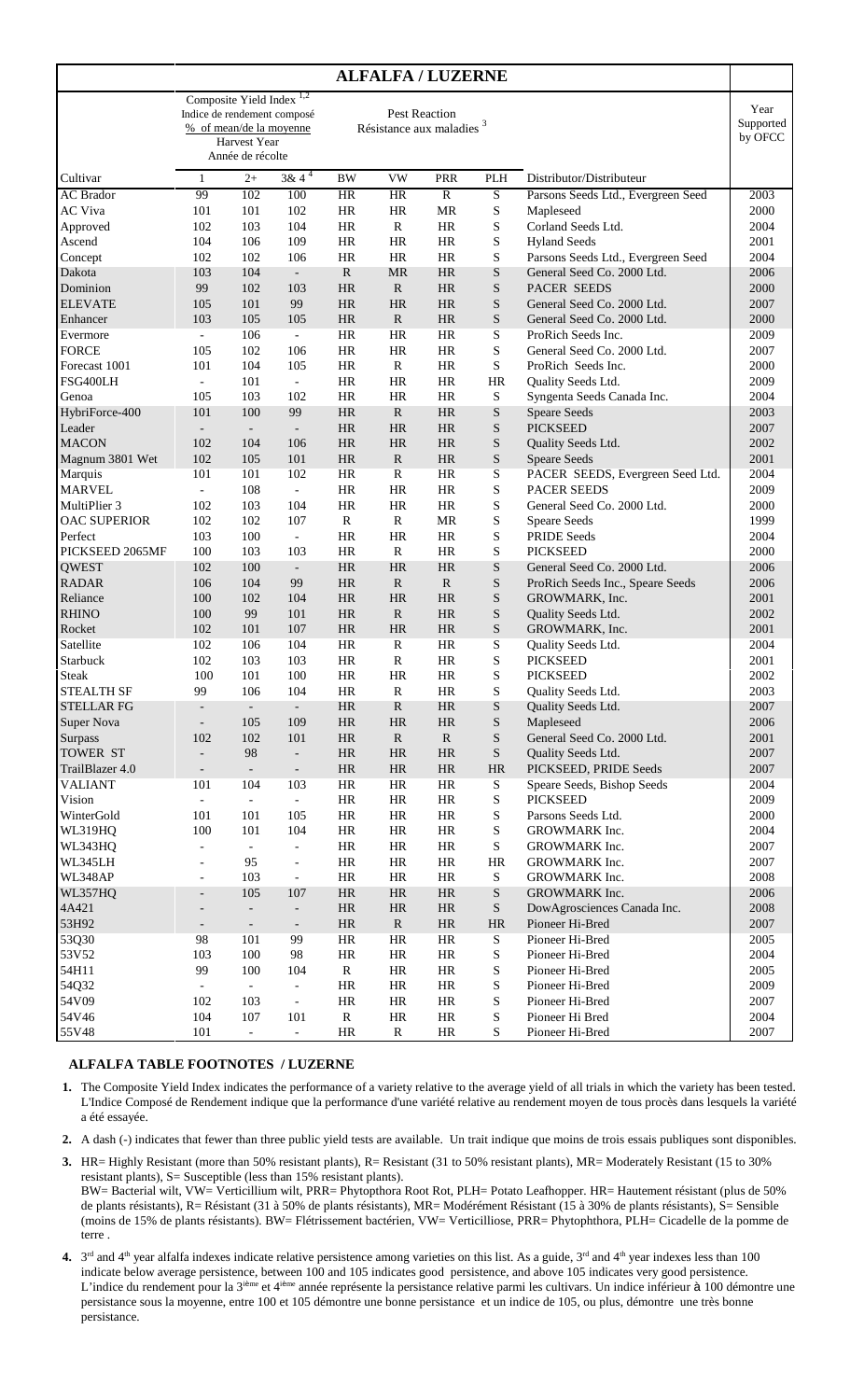# **BIRD'S-FOOT TREFOIL / LOTIER**

|            | Yield/Rendement (% of/de Leo) <sup>1</sup><br>Timothy mixture/<br>Association avec fléole |            | First flower/<br>Date de floraison |                 |                         |
|------------|-------------------------------------------------------------------------------------------|------------|------------------------------------|-----------------|-------------------------|
| Cultivar   | South/Sud                                                                                 | North/Nord | Elora                              | Regrowth/Regain | Distributor/Distibuteur |
| Bull       | 101                                                                                       | 106        | 23/06                              | Good/Bon        | <b>PICKSEED</b>         |
| Empire     | 98                                                                                        | 103        | 01/07                              | Medium/Moyen    | Cultivar public         |
| Exact      | 101                                                                                       | 108        | 23/06                              | Medium/Moyen    | <b>GROWMARK</b> Inc.    |
| Leo        | 100                                                                                       | 100        | 23/06                              | Medium/Moyen    | Cultivar public         |
| OAC Bright | 101                                                                                       | 103        | 23/06                              | Medium/Moyen    | <b>Bishop Seeds</b>     |
| Wellington | 100                                                                                       | 104        | 23/06                              | Good/Bon        | Mapleseed               |

1. Average yield of Leo in Southern Ontario trials 8.6 t/ha; in Northern Ontario trials 7.7 t/ha. Le rendement moyen de Léo dans le sud de l'Ontario: 8,6 t/ha; dans le nord de l'Ontario: 7,7 t/ha.

# **DOUBLE-CUT RED CLOVER / TRÈFLE ROUGE**

|           |     |                         | Yield/Rendement (% of/de Tempus) <sup>1</sup> |      | First flower/     |                          |
|-----------|-----|-------------------------|-----------------------------------------------|------|-------------------|--------------------------|
|           |     | South/Sud<br>Year/Année | North/Nord<br>Year/Année                      |      | Date de floraison |                          |
| Cultivar  |     | $2+$                    |                                               | $2+$ | Elora             | Distributor/Distributeur |
| AC Endure | 94  | 94                      | 95                                            | 97   | 09/06             | Parsons Seeds            |
| Belle     | 98  | 89                      | 93                                            | 93   | 08/06             | Mapleseed, PRIDE Seeds   |
| Ram       | 93  | 83                      | 91                                            | 102  | 08/06             | Mapleseed, PICKSEED      |
| Tempus    | 100 | 100                     | 100                                           | 100  | 10/06             | <b>PICKSEED</b>          |
| Walter    | 96  | 89                      | 95                                            | 102  | 07/06             | Mapleseed                |

1. Average yield of Tempus in first year: Southern Ontario trials 9.3 t/ha; Northern Ontario 8.9 t/ha; in second year: Southern Ontario 10.1 t/ha; Northern Ontario 6.9 t/ha.. A dash (-) indicates less than a minimum three public yield tests are available, thus a yield figure is not presented. Pour la première année, le rendement moyen de Tempus est 9,3 t/ha dans le sud de l'Ontario et 8,9 t/ha dans le nord de l'Ontario. Pour la deuxième année, c'est 10,1 t/ha pour le sud de l'Ontario et 6,9 t/ha pour le nord de l'Ontario. Un tiret (-) indique que les informations disponibles proviennent de moins de trois essais publiques, c'est pourquoi le rendement relatif n'est pas inclu.

# **WHITE CLOVER / TRÈFLE BLANC**

|             |                                                 | Yield/Rendement $%$ of/de Alice) <sup>1</sup> |                           |
|-------------|-------------------------------------------------|-----------------------------------------------|---------------------------|
|             | Orchardgrass mixture / Association avec dactyle |                                               |                           |
| Cultivar    | South/Sud                                       | North/Nord                                    | Distributor/Distributeur  |
| Alice       | 100                                             | 100                                           | <b>Bishop Seeds</b>       |
| Osceola     | 101                                             | 95                                            | Speare Seeds              |
| <b>WILL</b> | 105                                             | 107                                           | <b>Ouality Seeds Ltd.</b> |

1. Average yield of Alice, Southern Ontario 7.6 t/ha; in Northern Ontario trials 5.5 t/ha. Le rendement moyen de Alice dans le sud de l'Ontario: 7,6 t/ha; dans le nord de l'Ontario: 5,5

# **ANNUAL FORAGES/ PLANTES FOURRAGÈRES ANNUELLES**

|                                                           | Yield/Rendement <sup>1</sup> |            |                          |
|-----------------------------------------------------------|------------------------------|------------|--------------------------|
| Cultivar                                                  | South/Sud                    | North/Nord | Distributor/Distributeur |
| Annual Ryegrass/Ray-grass annuel (% of/de Barspectra)     |                              |            |                          |
| Barspectra (tetraploid, Westerwold)                       | 100                          | 100        | <b>Bishop Seeds</b>      |
|                                                           |                              |            |                          |
| Italian Ryegrass/Ray-grass Italien (% of/de Maris Ledger) |                              |            |                          |
| Maris Ledger (tetraploid)                                 | 100                          | 100        | Several Distributors     |
| Max (tetraploid)                                          |                              | 109        | <b>PICKSEED</b>          |

1. Average yield of Barspectra and Maris Ledger, Southern Ontario trials 6.2 and 6.0 t/ha; in Northern Ontario trials 6.0 and 5.4 t/ha. Le rendement moyen de Barspectra et Maris Ledger dans le sud de l'Ontario; 6,2 et 6,0 t/ha; dans le nord de l'Ontario; 6,0 et 5,4 t/ha.

## **BROMEGRASS / BROME**

|              |                |           | Yield/Rendement                    | 1,2                                  | Heading date/ |                 |                           |
|--------------|----------------|-----------|------------------------------------|--------------------------------------|---------------|-----------------|---------------------------|
|              |                |           | Hay management/<br>Gestion de foin | Frequent cutting/<br>Coupe fréquente |               | Date d'épiaison | Distributor/Distributeur  |
| Cultivar     | <b>Species</b> | South/Sud | North/Nord                         | South/Sud                            | North/Nord    | Elora           |                           |
| Baylor       | Smooth         | 100       | 94                                 | 100                                  | 100           | 21/05           | Mapleseed                 |
| <b>Bravo</b> | Smooth         | 100       | 100                                | 105                                  | 105           | 23/05           | PICKSEED, Mapleseed       |
| Fleet        | Meadow         | 111       | 91                                 | 123                                  | 111           | 15/05           | <b>SeCan</b>              |
| Paddock      | Meadow         | 99        | 97                                 | 124                                  | 109           | 15/05           | <b>PICKSEED</b>           |
| <b>PEAK</b>  | Smooth         | 105       | 107                                | $\overline{\phantom{0}}$             | 105           | 24/05           | <b>Ouality Seeds Ltd.</b> |
| Radisson     | Smooth         | 100       | 97                                 | 99                                   | 103           | 22/05           | <b>GROWMARK</b> Inc.      |
| Saratoga     | Smooth         | 100       | 99                                 | 107                                  | 103           | 22/05           | <b>Public Cultivar</b>    |

1. Average yield of Bravo in hay management, southern Ontario trials 8.7.1t/ha; in northern Ontario trials 8.3 t/ha. Le rendement moyen de Bravo dans la gestion du foin dans le sud de l'Ontario: 8,7 t/ha; dans le nord de l'Ontario: 8,3 t/ha.

2. Average Yield of Baylor in frequent cutting in southern Ontario 8.5 t/ha; in northern Ontario trials 7.0 t/ha. Le rendement moyen de Baylor dans la coupe fréquente dans le sud de l'Ontario: 8.5 t/ha; dans le nord de l'Ontario: 7,0 t/ha.